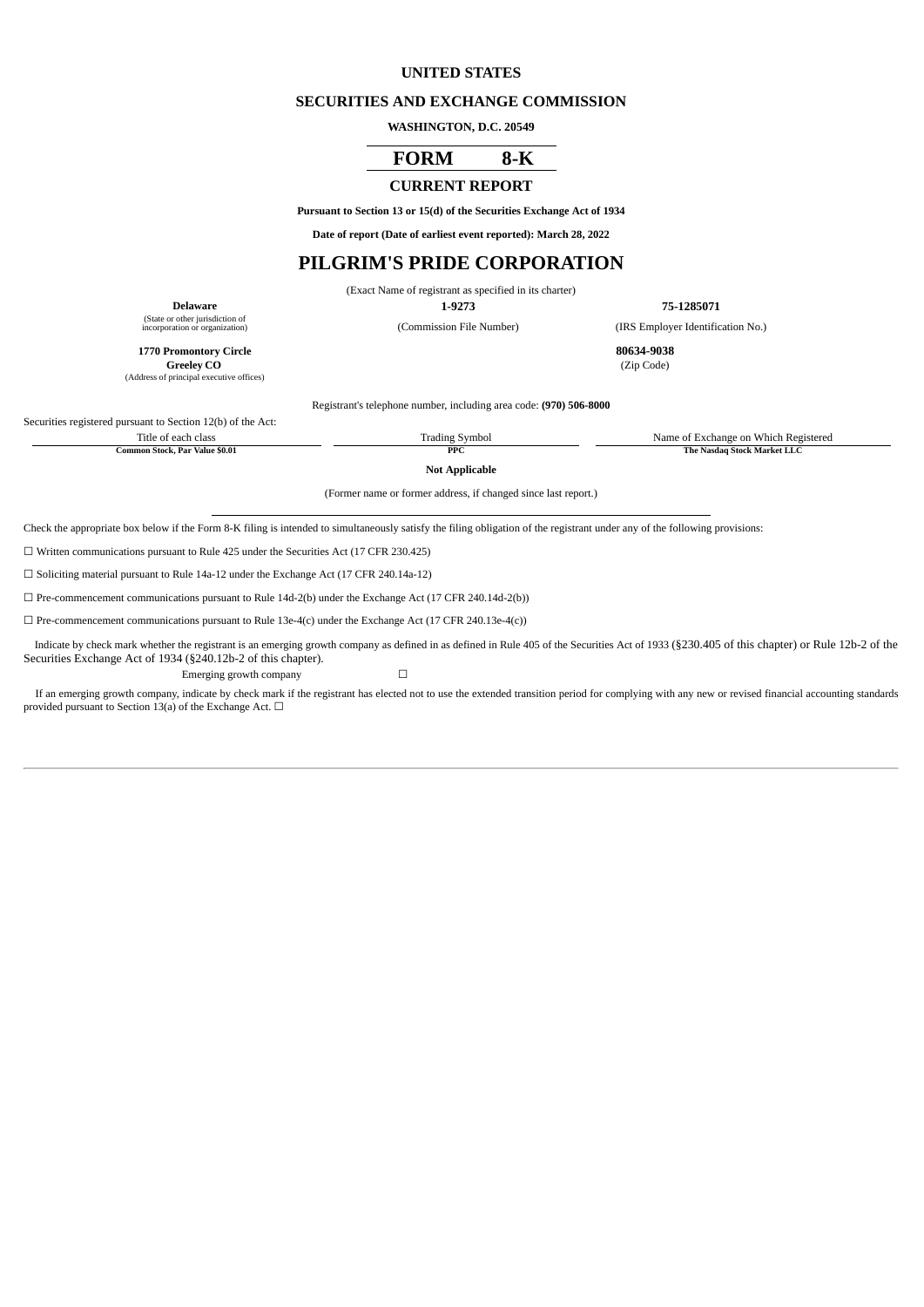## Item 5.02 Departure of Directors or Certain Officers; Election of Directors; Appointment of Certain Officers; Compensatory Arrangements of Certain Officers.

On March 28, 2022, Pilgrim's Pride Corporation ("Pilgrim's" or the "Company") announced that Michael Cooper will retire from the Company's Board of Directors effective on April 27, 2022, the date of the next Annual Shareholders Meeting, following 13 years of service to Pilgrim's and over 25 years in the poultry industry.

A copy of the press release issued by the Company announcing Mr. Cooper's retirement is attached as Exhibit 99.1 to this Current Report on Form 8-K.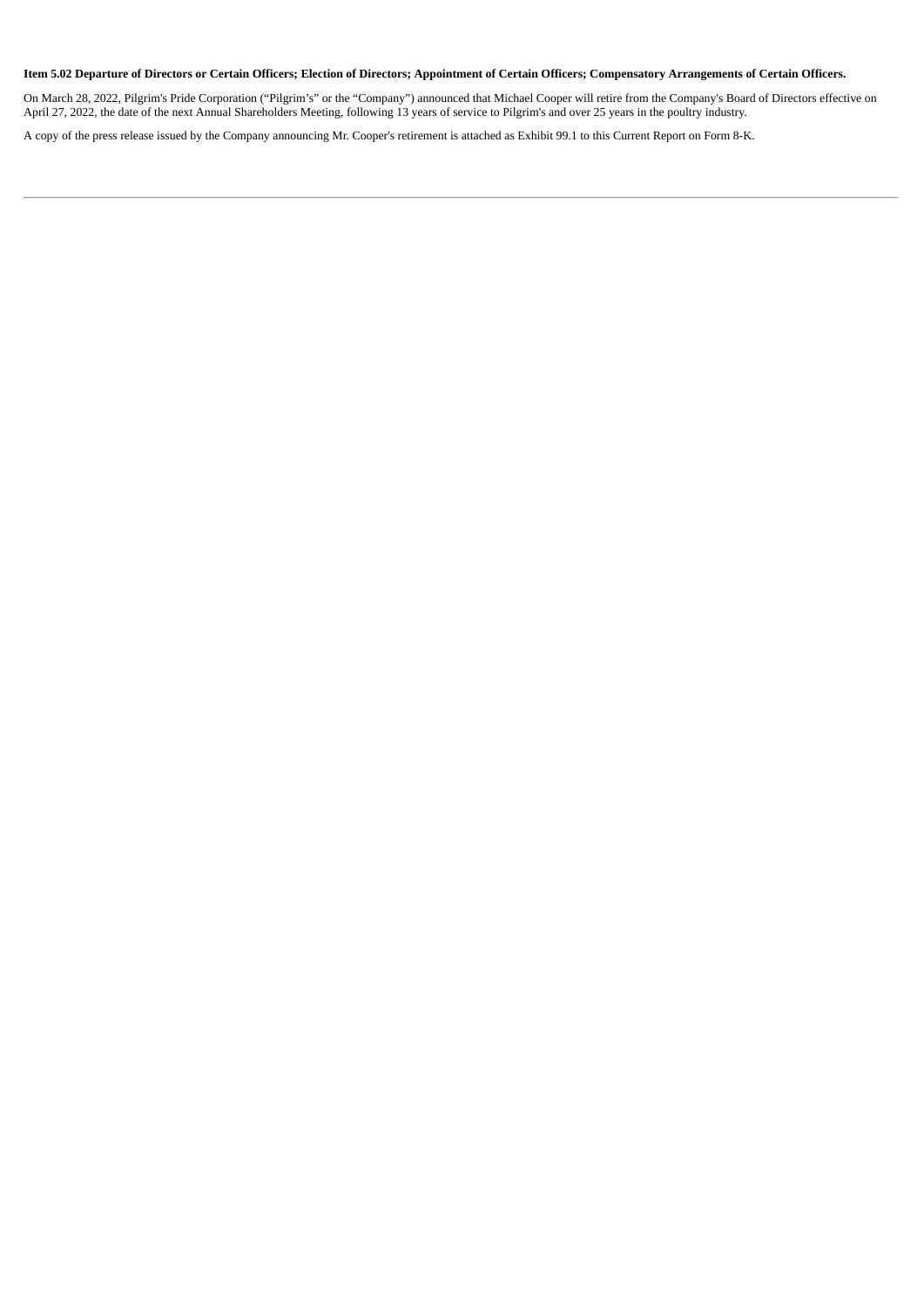$\overline{\phantom{a}}$ 

| <b>Exhibit No. Description</b>                                          |
|-------------------------------------------------------------------------|
| 99.1 Press Release of Pilgrim's Pride Corporation dated March 28, 2022. |
| 104 Cover Page Interactive Data File formatted in iXBRL                 |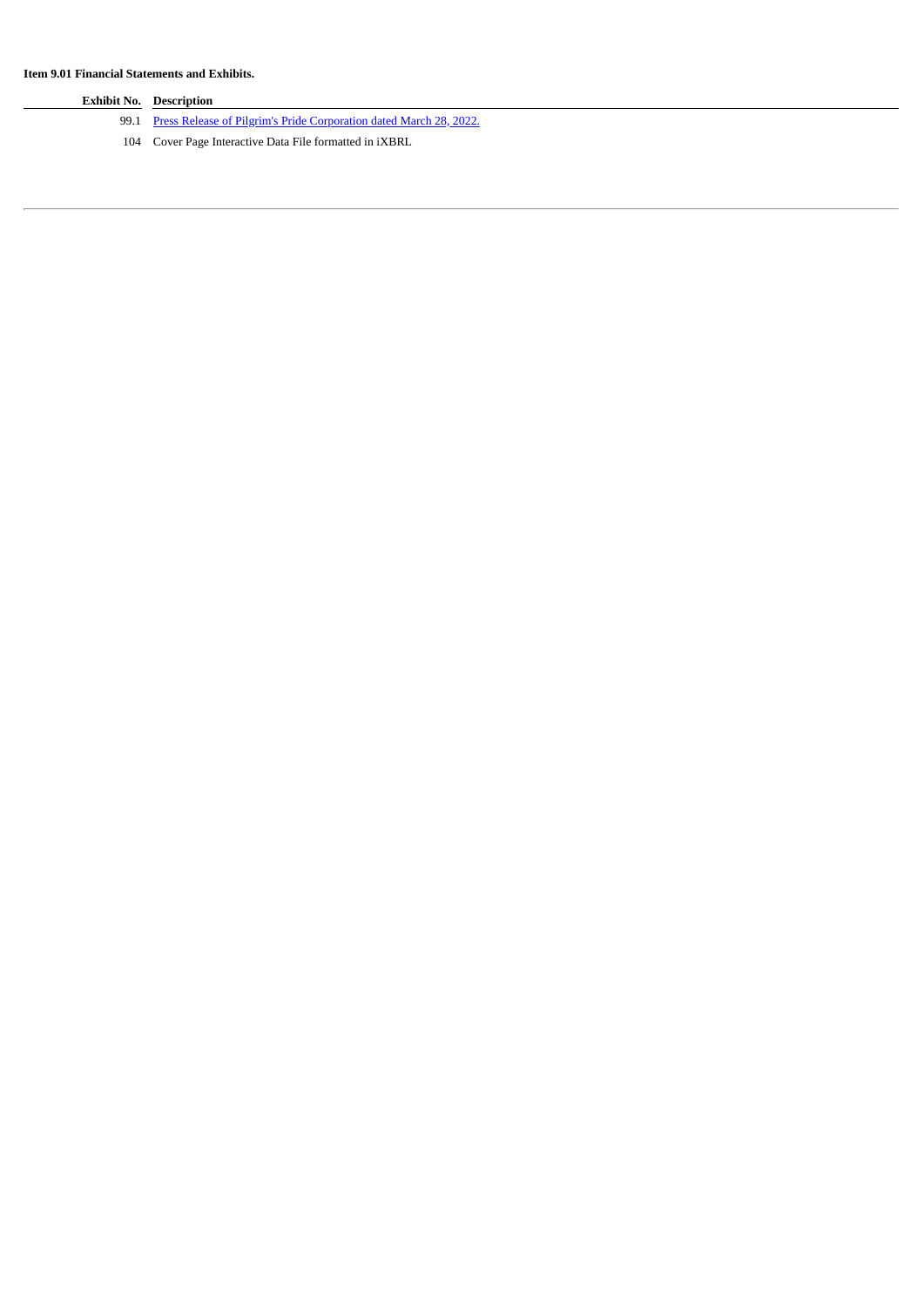## **SIGNATURE**

Pursuant to the requirements of the Securities Exchange Act of 1934, the registrant has duly caused this report to be signed on its behalf by the undersigned hereunto duly authorized.

PILGRIM'S PRIDE CORPORATION

Date: March 28, 2022 /s/ Matthew Galvanoni

Matthew Galvanoni Chief Financial Officer and Chief Accounting Officer